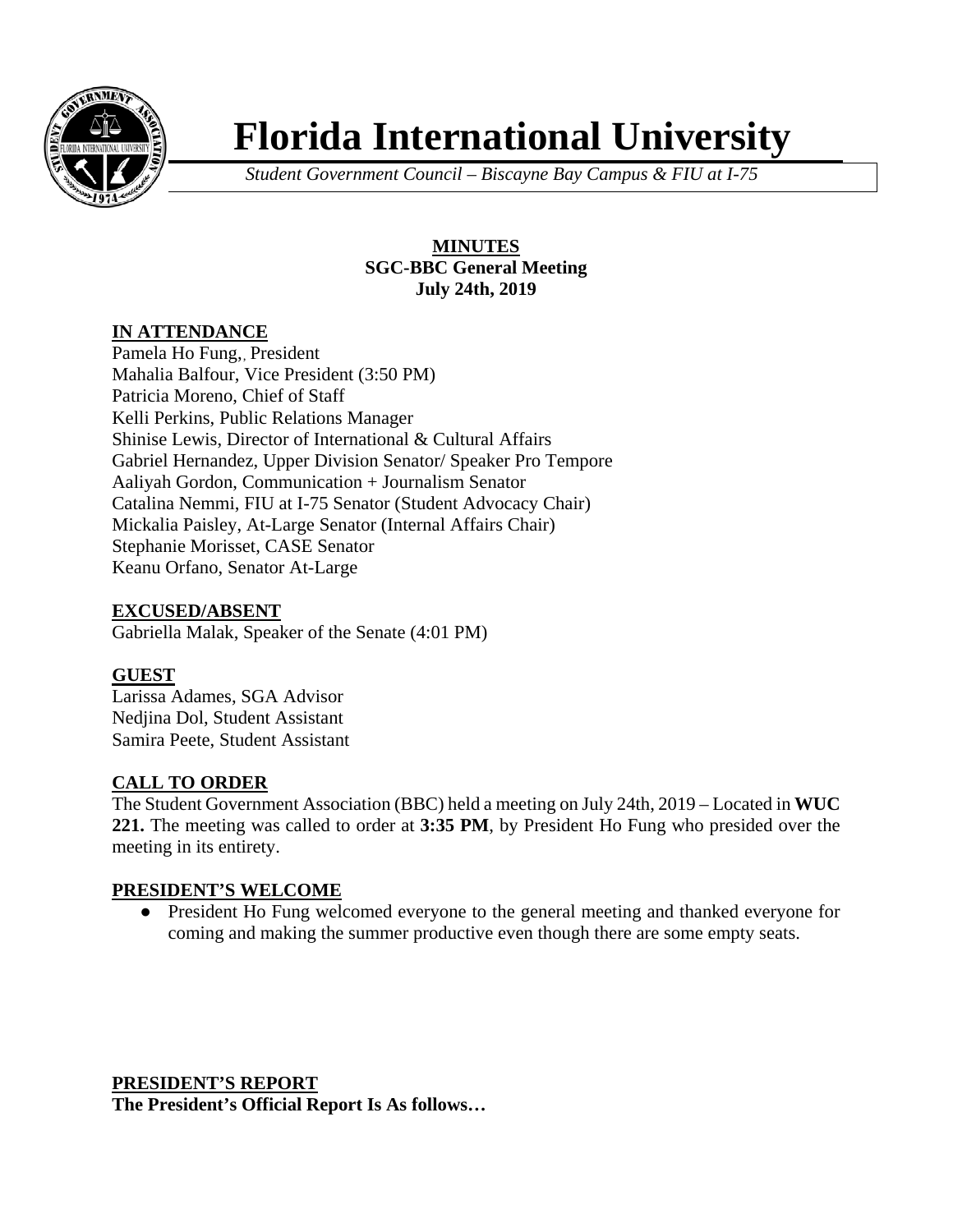- Attended the NACA with Senate and Ms. Adames. Met with other council members from different universities and was able to network and have a good time.
- Then had a meeting with the Center of Student Engagement. They have website they are trying to promote that has numerous organizations that students can find and become more involved.
- SGA Day is mostly planned just finishing up some last purchases and the food menu.
- Will have a meeting with EVP DeSantis on Friday regarding the bus event
- Looking forward to attend the commencement ceremony

## **SPEAKER-PRO REPORT**

- Had a great time attending NACA
- The SGA Day google doc is still open, if you would like to add anything you are welcome to do so

## **FIU at I-75 REPORT**

## **The FIU at I -75 Official Report Is As Follows…**

- Diana Arcentales We had the Summer B event, the students were happy and many offices were tabling.
- Next event will be for stress relief week which will be in July 15-18.
- They are planning events for Week Of Welcome.

# **VICE PRESIDENT'S REPORT**

**Vice President Balfour …** 

- This Monday, I had a meeting with President Rosenberg & CFO and we spoke about our plans for both BBC and I75.
- I emailed the council for the 1st President Roundtable.
- I set an appointment to meet with Dr. Desantis.
- I will be meeting with Mr. Ortiz along with President Ho Fung on July 2nd.
- Met with former Vice President Espino to talk about PharmaBox.

# **SENATE SPEAKER REPORT**

**Speaker Malak …** 

● Keep working on recruiting and your assignments so that we could go into the Fall semester prepared.

**CHIEF OF STAFF REPORT Chief of Staff Moreno...**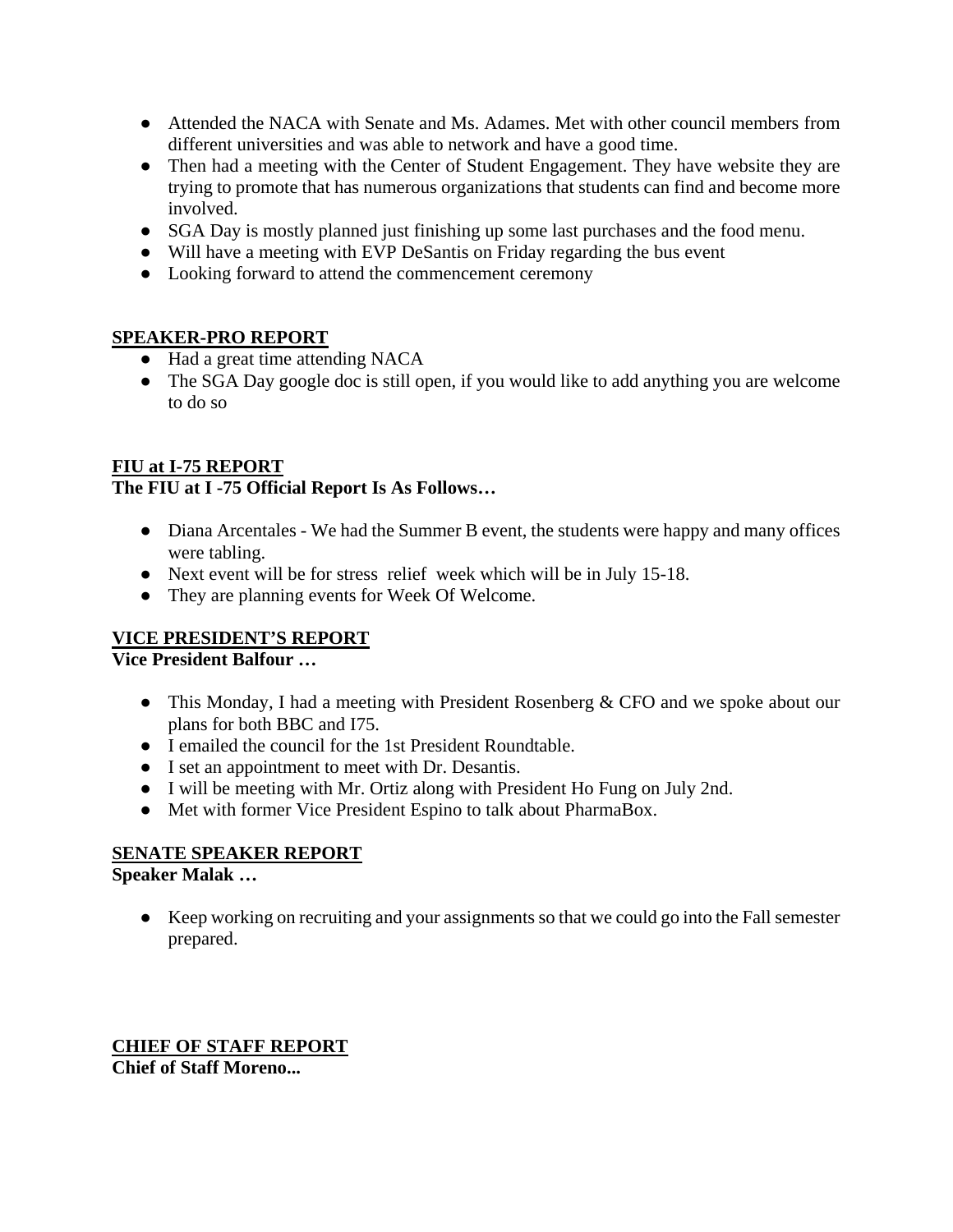- Thanked everyone.
- Made a list of about 20-25 possible events for the Fall
- Confirmed tabling at freshman convocation August 25th, volunteers would need to be there by 12pm. Each group will have one table and no more than 3 representatives per table.

### **CABINET REPORTS**

Public Relations Manager Perkins…

- Discussed several ideas including having academic advisors at tabling events. Also proposing an idea to professors to give extra credit to students who may meet with their academic advisors a certain amount of times. So students can see their option and become more involved.
- Wanted to start the Social Impact Initiative

#### **SENATORS REPORTS**

Senator Nemmi …

- Planning an Art Therapy at i75 for finals week.
- Meeting with Pablo Ortiz regarding the food pantry
- Working on a big event at Miramar for community outreach.
- Planning to speak with Dr. Desantis in regards to Food Pantry at i75.
- Working on a survey to add more classes at BBC.

#### **ADVISOR'S REPORT**

#### **Ms. Adames…**

- The Freshman Conventional and bayview Move in are great opportunity to recruit and table.
- Make sure to have at least 9 credits at the BBC

#### **Dr. Montgomery…**

- Thanked everyone for being at the U-Wide Retreat.
- Reminded everyone to complete the post evaluating survey.

#### **APPROVAL OF THE MINUTES**

The council reviewed the minutes of June 26th, 2019.

Senator Nemmi moved to approve the minutes of June 26th, 2019. Senator Morisset seconded the motion. The motion passed unanimously.